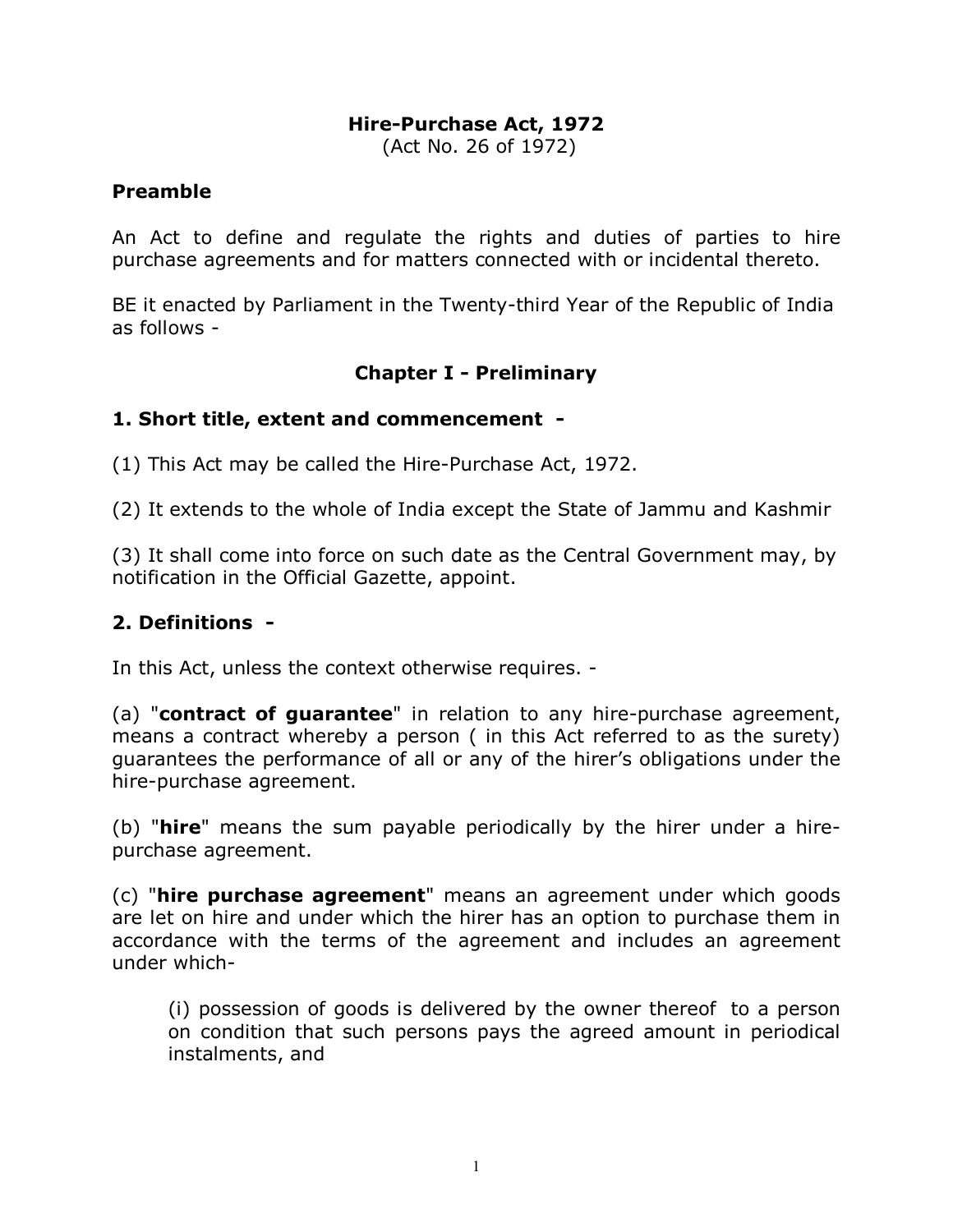(ii) the property in the goods is to pass to such person on the payment of the last of such instalments, and

(iii) such person has a right to terminate the agreement at any time before the property so passes.

(d) "**hire-purchase price**" means the total sum payable by the hirer under a hire-purchase agreement in order to complete the purchase of, or the acquisition of property in, the goods to which the agreement relates and includes any sum so payable by the hirer under hire-purchase agreement by way of a deposit other initial payment, or credited or to be credited to him under such agreement on account of any such deposit or payment, whether that sum is to be a or has been paid to the owner or to any other person or is to be or has been discharged by payment or money or by transfer or delivery of goods or by any other means but does not include any sum payable as a penalty or as compensation or damages for a breach of the agreement.

(e) "hirer" means the person who obtains or has obtained possession of goods from an owner under a hire-purchase agreement, and includes a person to whom the hirer's rights or liabilities under the agreement have passed by assignment or by operation of law.

(f) "owner" means the person who lets or has let, delivers or has delivered possession of goods, to a hirer under a hire-purchase agreement and includes a person to whom the owners property in the goods or any of the owners rights or liabilities under the agreement has passed by assignment or by operation of law.

(g) each of the words and expressions used and not defined in this Act but defined in the Indian Contract Act, 1872 ( 9 of 1872) or the Sale of Goods Act, 1930 (3 of 1930) shall have the meaning assigned to it in that Act.

# Chapter II - Form and Contents of Hire-Purchase Agreements

# 3. Hire –

Purchase agreements to be in writing and signed by parties thereto -

(1) Every hire-purchase agreement shall be-

- (a) in writing, and
- (b) signed by all the parties thereto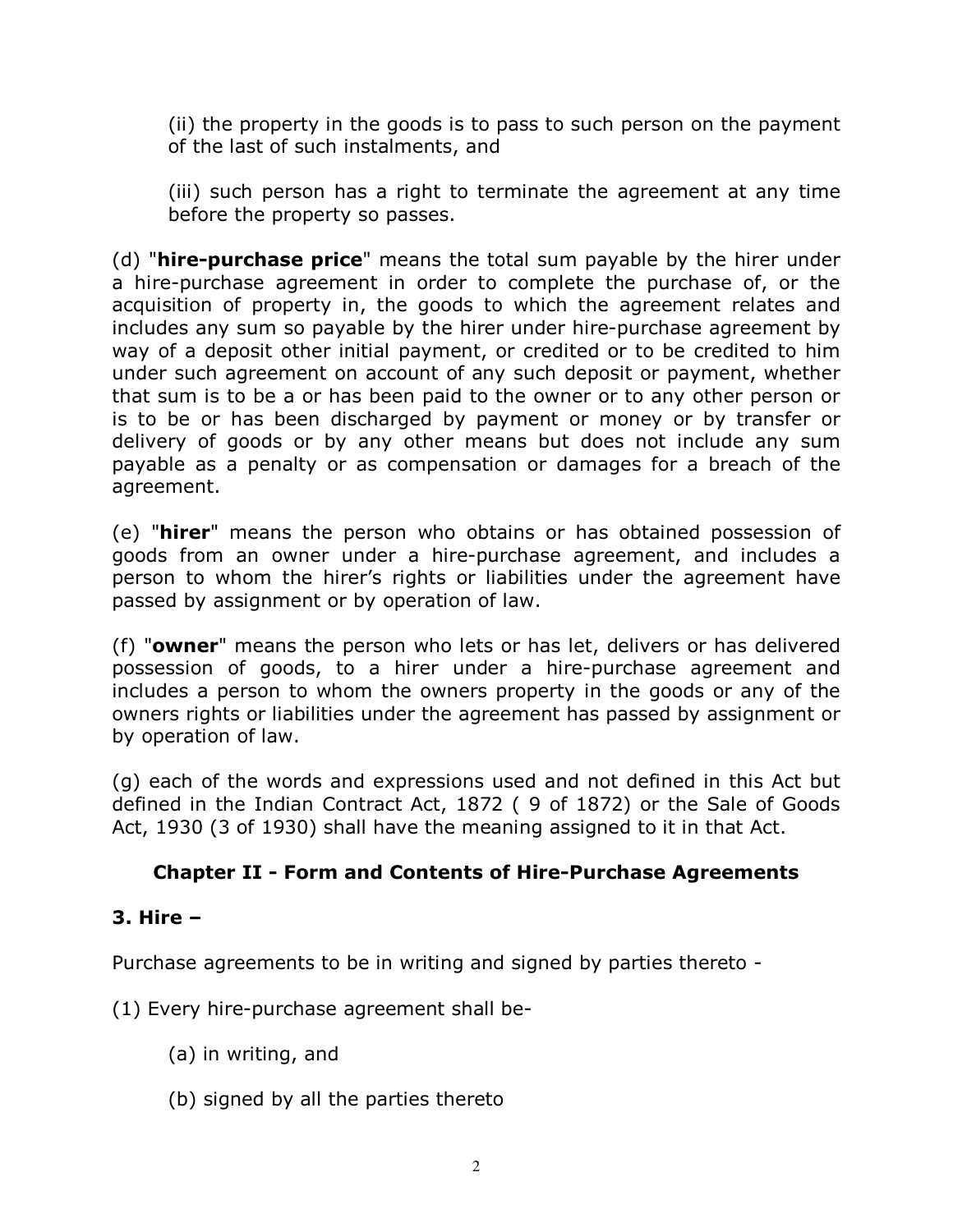(2) A hire-purchase agreement shall be void if in respect thereof any of the requirements specified in sub-section (1) has not been complied with

(3) Where there is a contract of guarantee, the hire-purchase agreement shall be signed by the surety also, and if the hire-purchase agreement is not so signed, the hire-purchase agreement shall be voidable at the option of the owner.

### 4. Contents of hire purchase agreement –

(1) Every hire-purchase agreement shall state-

(a) The hire-purchase price of the goods to which the agreement relates,

(b) The cash price of the goods, that is to say, the price at which the goods may be purchased by the hirer for cash,

(c) The date on which the agreement shall be deemed to have commenced.

(d) the number of instalments by which the hire-purchase price is to be paid, the amount of each of those instalments, and the date, or the mode of determining the date, upon which it is payable, and the person to whom and the place where it is payable and

(e) the goods to which the agreement relates, in a manner sufficient to identity them.

(2) Where any part of the hire-purchase price is, or is to be, paid otherwise than in cash or by cheque, the hire-purchase agreement shall contain a description of the part of the hire-purchase price.

(3) Where any of the requirements specified in sub-section (1) or subsection 92) has not been complied with, the hirer may institute a suit for getting the hire-purchase agreement rescinded, and the court may, if it is satisfied that the failure to comply with any such requirement has prejudiced the hirer, rescind the agreement on such term as it thinks just, or pas such other order as it thinks fit in the circumstances of the case.

#### 5. Two or more agreements when treated as a single hire-purchase agreement –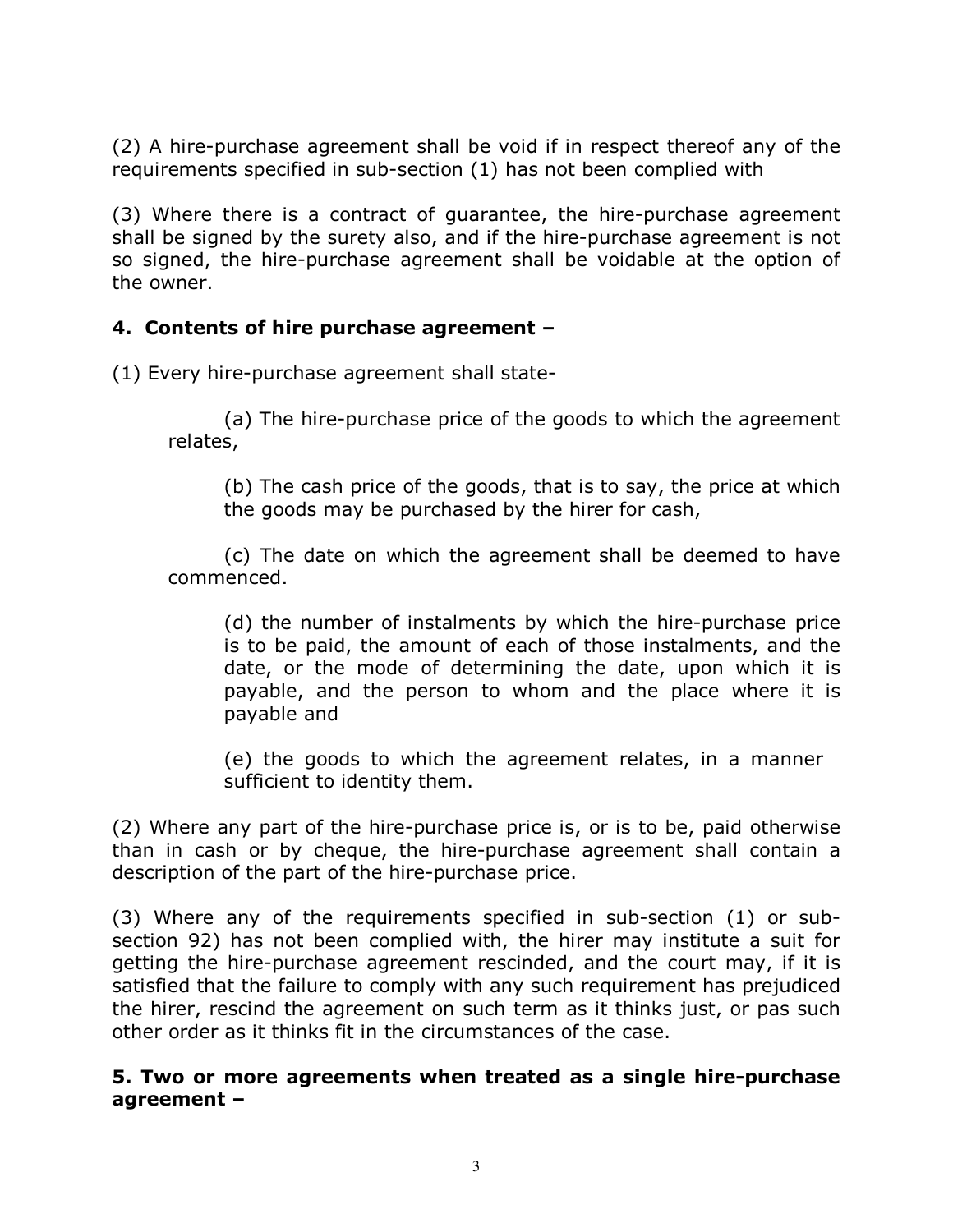Where by virtue of two or more agreements in writing, none of which by itself constitutes a hire-purchase agreement, there is a bailment of goods and the bailee has an option to purchase the goods and the requirements of section 3 and section 4 are satisfied in relation to such agreements, the agreements shall be treated for the purposes of this Act as a single hirepurchase agreement made at the time when the last of the agreements was made.

#### Chapter III - Warranties and Conditions, Limitation on Hire-Purchase Charges and Passing of Property.

### 6. Warranties and conditions to be implied in hire-purchase agreements –

(1) Notwithstanding anything contained in any contract, in every hirepurchase agreement there shall be an implied warranty.

(a) That the hirer shall have and enjoy quiet possession of the goods, and

(b) That the goods shall be free from any charge or encumbrance in favour of any third party at the time when the property is to pass.

(2) Notwithstanding anything contained in any contract, in every hirepurchase agreement there shall be –

(a) An implied condition on the part of the owner that he has a right to sell the goods at the time when the property is to pass.

(b) An implied condition that the goods shall be of merchantable quality, but no such condition shall be implied by virtue of this clause-

(i) As regards defects of which the owner could not reasonably have been aware at the time when the agreement was made, or

(ii) As regards defects specified in the agreement (whether referred to in the agreement as defects or by any other description to the like effect), or

(iii) Where the hirer has examined the goods, or a sample thereof, as regard defects which the examination ought to have revealed, or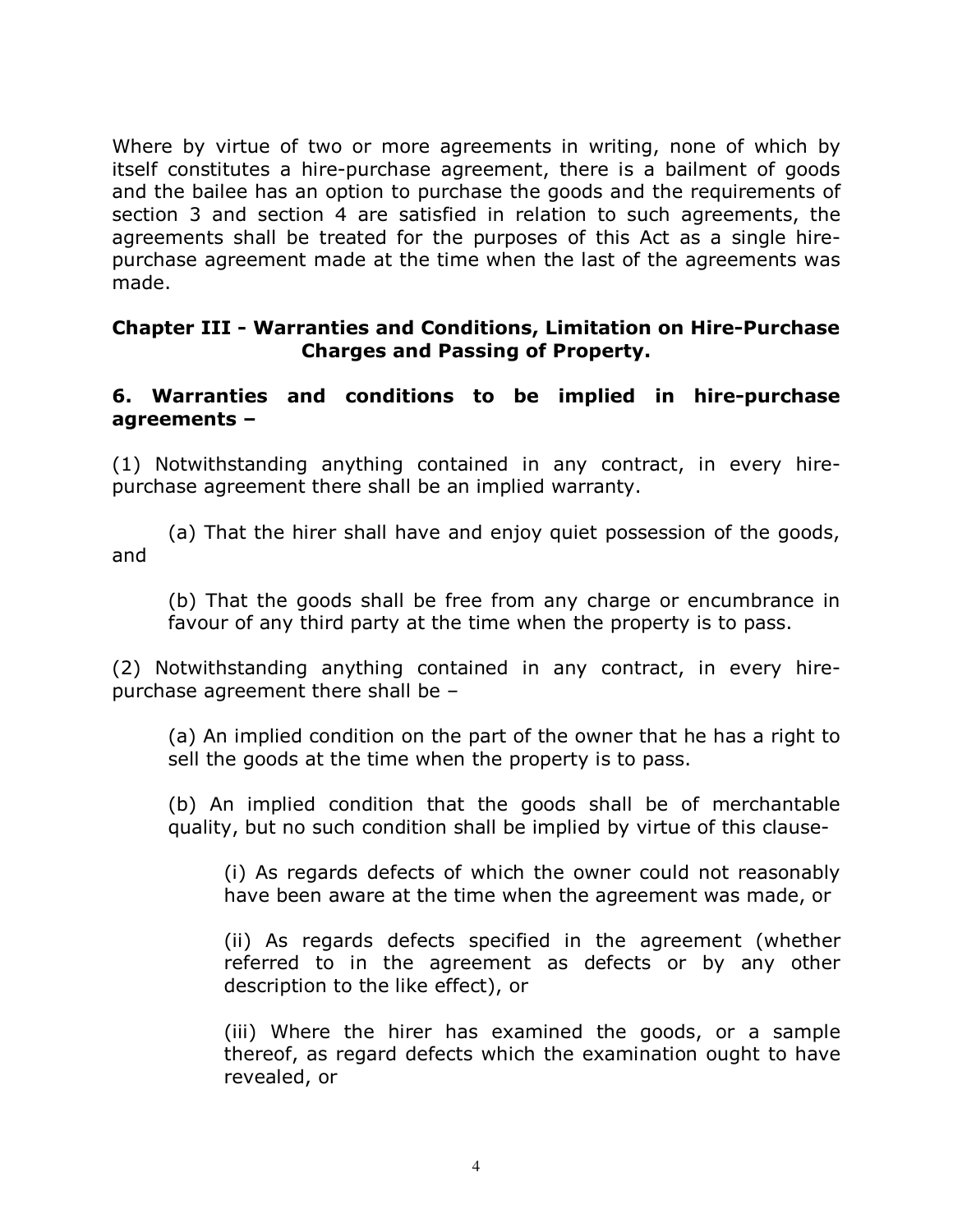(iv) If the goods are second-hand goods and the agreement contains a statement to the effect.

(3) Where the hirer, whether expressly or by implication-

(a) has made known to the owner the particular purpose for which the goods are required, or

(b) in the course of any antecedent negotiation, has made that purpose known to any other person by whom those negotiations were conducted, there shall be an implied condition that the goods shall be reasonably fit for such purpose.

(4) Where the goods are let under a hire-purchase agreement by reference to a sample there shall be-

(a) an implied condition on the part of the owner that the bulk will correspond with the sample in quality, and

(b) an implied condition on the part of the owner that the hirer will have a reasonable opportunity of comparing the bulk with the sample.

(5) Where the goods are let under a hire-purchase agreement by description there shall be an implied condition that the goods will correspond with the description, and if the goods are let under the agreement by reference to a sample as well as by description, it shall not be sufficient that the bulk of the goods correspond with the sample if the goods do not also correspond with the description.

(6) An owner shall not be entitled to rely on any provision in a hire-purchase agreement excluding or modifying the condition set out in sub-section (3) unless he proves that before the agreement was made the provisions was brought to the notice of the hirer and its effect made clear to him.

(7) Nothing in this section shall prejudice the operation of any other enactment or rule of law whereby any condition or warranty is to be implied in any hire-purchase agreement.

# 7. Limitation of hire-purchase charges –

(1) In this section :-

(a) "Cash price instalment", in relation to a hirer-purchase instalment, means an amount which bears to the net cash price the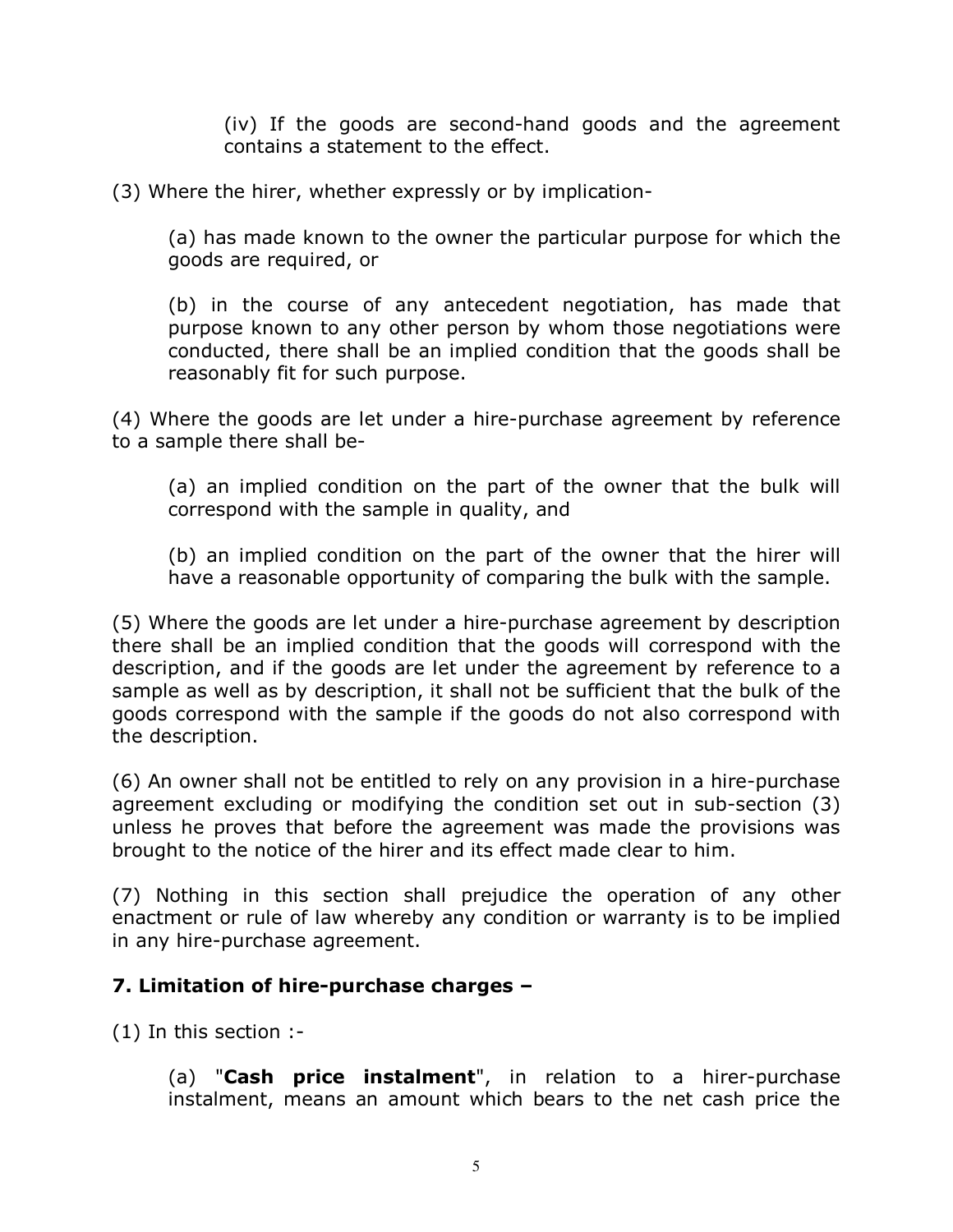same proportion as the amount of the hire-purchase instalment bears to the total amount of hire-purchase price.

(b) "**Deposit**" means any sum payable by the hirer under the hirepurchase agreement by way of deposit or other initial payment or credited or to be credited to him under the agreement on account of any such deposit or payment whether that sum is to be or has been discharged by payment of money or by transfer or delivery of goods or by any other means.

(c) "Net cash price" in relation to goods comprised in a hire-purchase agreement, means the cash price of such goods as required to be specified in the hire-purchase agreement under clause (b) of subsection (1) of section 4, less any deposit as defined in the clause (b).

(d) "Net-hire-purchase charges" in relation to a hire-purchase agreement for any goods, means the different between the net hirepurchase price and the net cash price of such goods.

(e) "**Net hire-purchase price**" in relation to goods comprised in a hire-purchase agreement, means the total amount of hire-purchase price of such goods as required to be specified in the hire-purchase agreement under clause (a) of sub-section (1) of section 4 less.

(i) any amount which in payable to cover the express of delivering the goods or any of the them to or the order of the hirer and which is specified in the agreement as included in the hire-purchase price.

(ii) any amount which is payable to cover registration or other fees under any law in respect of the goods or the agreement or both and which is specified in the agreements as included in the hire-purchase price, and

(iii) any amount which is payable for insurance (other than third party insurance) in respect of the goods and which is specified in the agreement as included in the hire-purchase price.

(f) "statutory charges" in relation to hire-purchase agreement, means the aggregate of the amounts calculated in accordance with the provisions of sub-section (2) as statutory charges in respect of each of the cash price installments corresponding to each of the hire-purchase instalments under the agreement.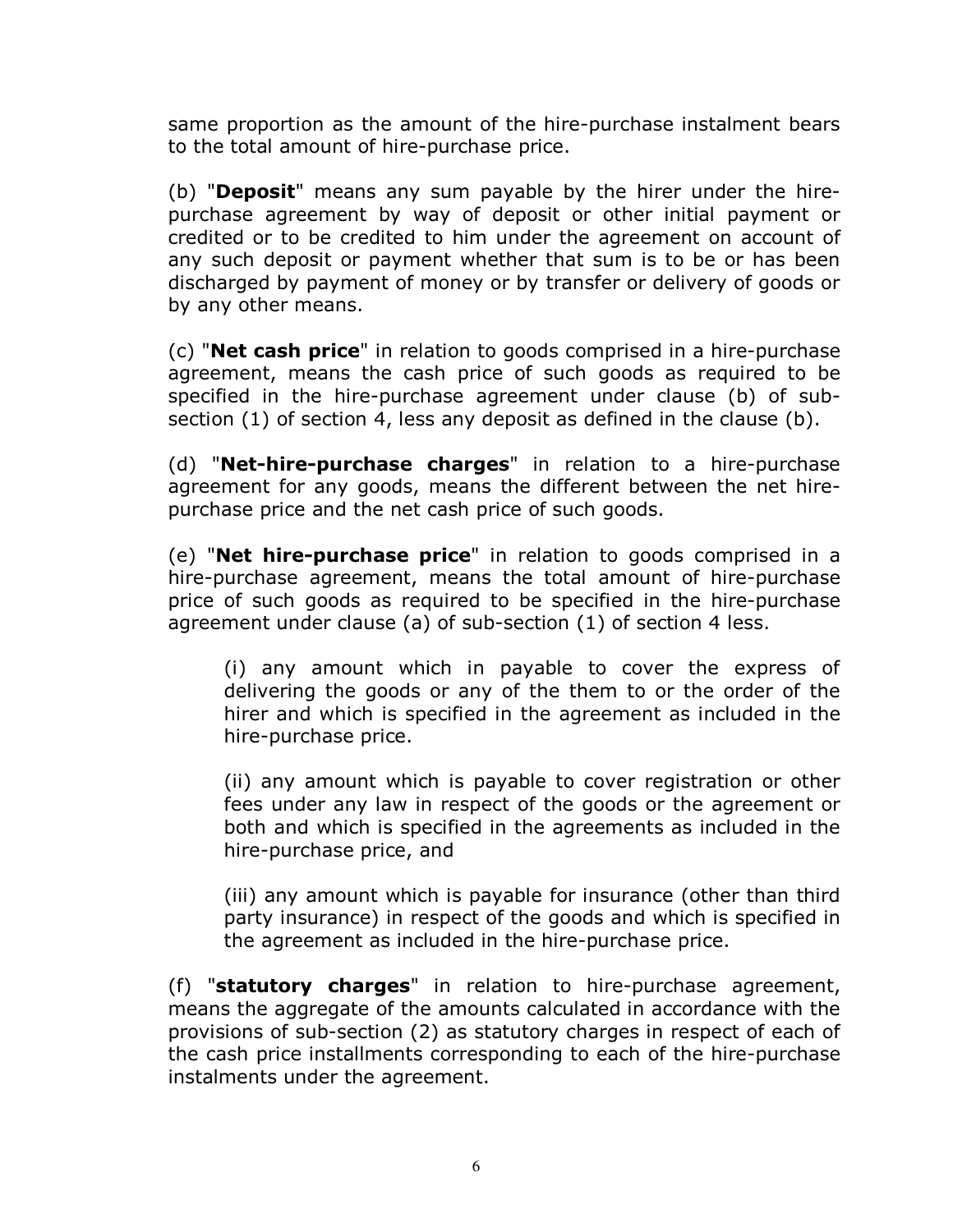(2) The statutory charges, in respect of a cash price instalment, shall be an amount calculated at the rate of thirty per centum per annum or, if a lower rate is specified under sub-section (3) as such lower rate, in accordance with the following formula: -

Cl x RxT

SC = \_\_\_\_\_\_\_\_\_\_\_\_

100

Where SC.- represents the statutory charges,

Cl,- represents the amount of cash price instalment expressed in rupees fractions of rupees

R.- represents that rate, and

T,- repress the time, expressed in years and fractions of years, that elapses between the date of the agreement and the date on which the hire-purchase instalment corresponding to the cash price instalment is payable under the agreement.

(3) The Central Government may, by notification in the Official Gazette, and after consultation with Reserve Bank of India, specify the rate per centum per annum, being a rate which shall not be less than ten per centum per annum, at which statutory charges may be calculated under sub-section (2) and different rates may be so specified in respect of hire-purchase agreements relating to different classes or sub-classes of goods.

Where the net hire-purchase charges in relation to a hire-purchase agreement exceed the statutory charges in relation to such agreement calculated in accordance with the provisions of sub-section (2), the hirer may notice in writing to the owner, either elect to treat the agreement as void or to have his liability reduced by the amount by which the net hirepurchase charges exceed the statuary charges aforesaid.

Where a hirer elects, in accordance with the provision of sub-section (4), to treat the hire –purchase agreement as void, the agreement shall be void and the amount paid or provided whether by cash, cheque or other consideration by or on behalf of the hirer in relation to the agreement shall be recoverable by the hirer as a debt due to him by the owner.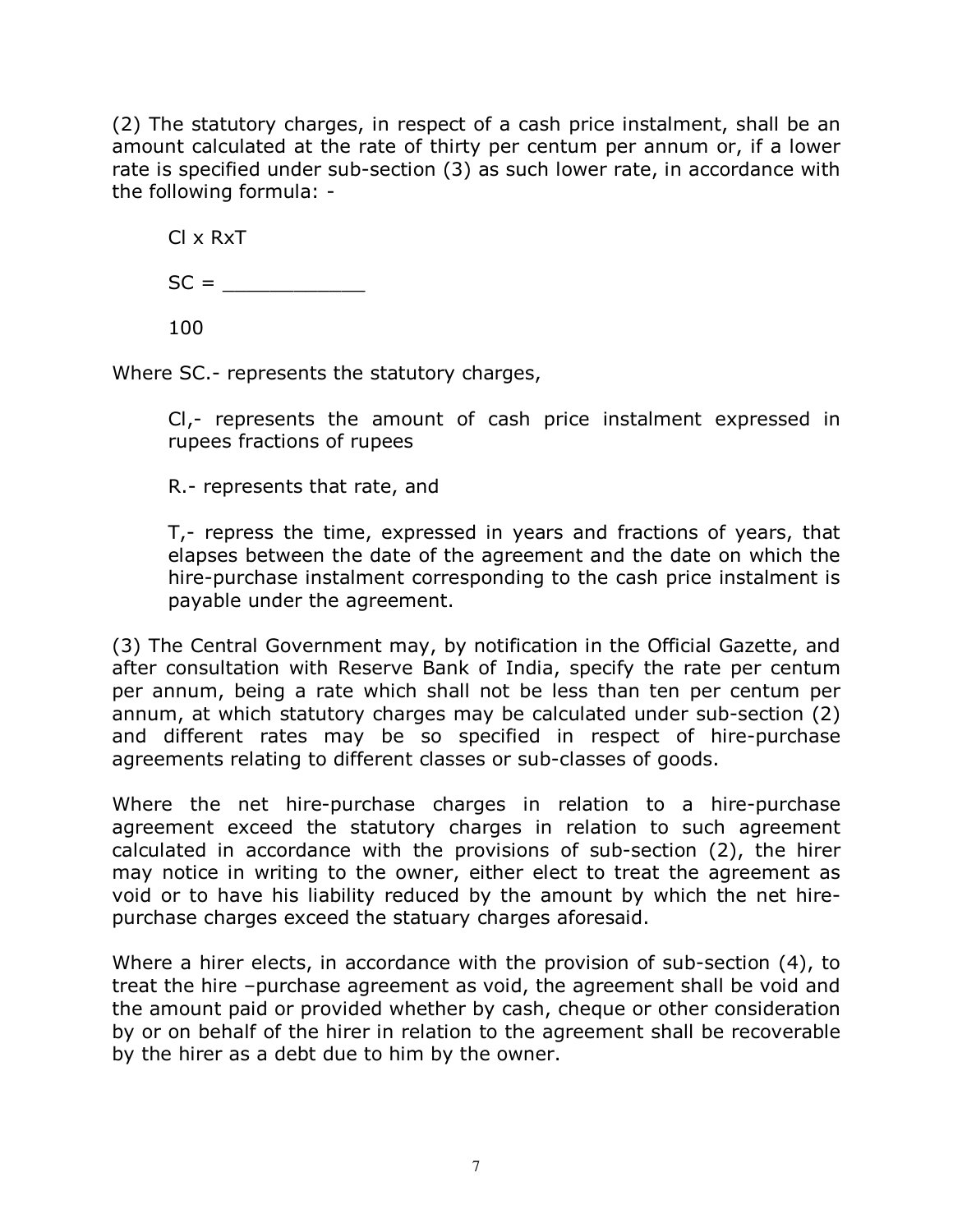Where the hirer elects have his liability reduced by the amount referred to in sub-section (4), his liability shall be reduced by that amount and that amount may be set off by the hirer against the amount that would otherwise be due under the agreement and, to the extent to which it is not so set off, may be recovered by the hirer as a debt due to him by the owner.

# 8. Passing of property -

Subject the provision of this Act, property in the goods to which a hirepurchase agreement relates shall pass to the hirer only on the completion of the purchase in the manner provided in the agreement.

# Chapter IV - Rights and Obligations of the Hirer

# 9. Right of hirer to purchase at any time with rebate -

(1) The hirer may, at any time during the continuance of the hire-purchase agreement and after giving the owner not less than fourteen days notice in writing of his intention so to do, complete the purchase of the goods by paying or tendering to the owner of the hire-purchase price or the balance thereof as reduced by the rebate calculated in the manner provided in subsection (2).

The rebate for the purposes of sub-section (1) shall be equal to two-thirds of an amount which bears to the hire-purchase charges the same proportion as the balance of the hire-purchase price not yet due bears to the hirepurchase price.

**Explanation -** In the sub-section "hire-purchase" means the difference between the hire-purchase price and the cash price as stated in the hirepurchase agreement.

The provisions of this section shall have effect notwithstanding anything to the contrary contained in the hire-purchase agreement, but where the terms of the agreement entitled to hirer to a rebate higher than that allowed by this section, the hirer shall be entitled to the rebate provided by the agreement.

# 10. Right to hirer to terminate agreement at any time –

(1) The hirer may, at any time before the final payment under the hirerpurchase agreement falls due, and after giving the owner not less than fourteen days, notice in writing of his intentions so to do and re-delivering or tendering the goods to the owner, terminate the hire-purchase agreement by payment or tender to the owner of the amounts which have accrued due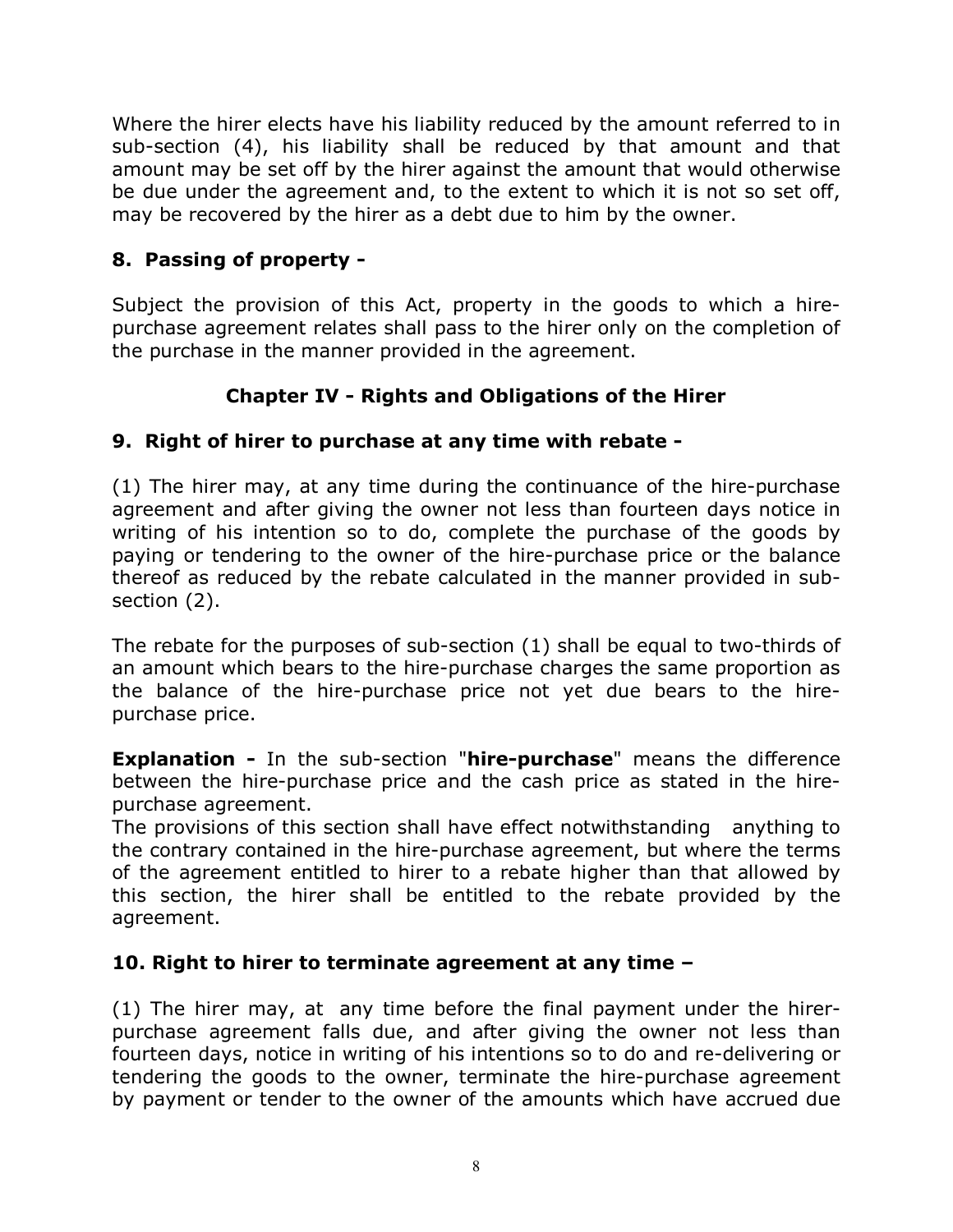towards the hire-purchase price and not been paid by him, including the sum, if any, which he is liable to pay under sub-section (2).

Where the hirer terminates the agreement under sub-section (1), and the agreement provides for the payment of a sum named on account of such termination, the liability of the hirer to pay that sum shall be subject to the following conditions, namely: -

Where the sum total of the amounts paid and the amounts due in respect of the hire-purchase price immediately before the termination exceeds one-half of the hire-purchase price, the hirer shall be liable to pay the difference between the said sum total and the said one-half, or the sum named in the agreement whichever, is less.

Nothing in sub-section (2) shall relieve the hirer from any liability for any hire, which might have accrued due before the termination.

Any provision in any agreement, whereby the right conferred on a hirer by this section to terminate the hire-purchase agreement by him under this section, shall be void.

Nothing in the section shall prejudice any right of a hirer to terminate a hirepurchase agreement otherwise than by virtue of this section.

### 11. Right to hirer to appropriate payments in respect of two or more agreements -

A hirer who is liable to make payments in respect of two or more hirepurchase agreements to the same owners hall, notwithstanding any agreement to the contrary, be entitled , on making any payment in respect of the agreements to appropriate the sum so paid by him in or towards the satisfaction of the sum due under any two or more the agreements, or in or towards the satisfaction of the sums due under any two or more of the agreements in such proportions as he thinks fit, and, if he fails to make any such appropriation as aforesaid, the sum so paid shall, by virtue of this section stand appropriated towards the satisfaction of the sums due under the respective hire-purchase agreements in the order in which the agreements were entered into.

### 12. Assignment and transmission of hirer's right or interest under hire- purchase agreement -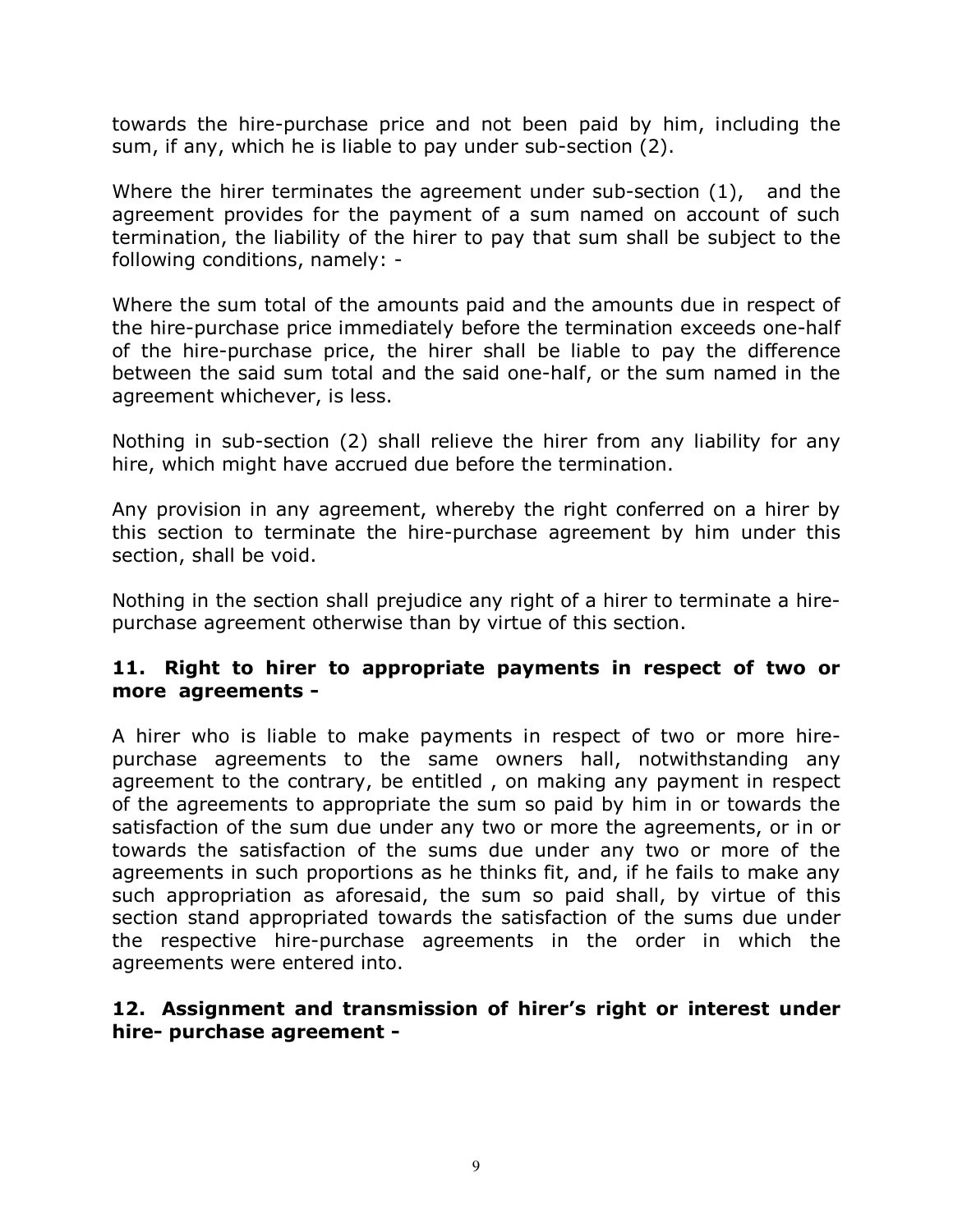(1) The hirer may assign his right, title and interest under the hire-purchase agreement with the consent of the owner, or if his consent is unreasonably withheld, without his consent.

Except as otherwise provided in this section, no payment or other consideration shall be required by an owner for his consent to an assignment under sub-section (1), and where an owner requires any such payment or other consideration for his consent, that consent shall be deemed to be unreasonably withheld.

Where on a request being made by a hirer in this behalf the owner fails or refuses to give his consent to an assignment under sub-section (1) the hirer may apply to the court for an order declaring that the consent of the owner to the assignment has been unreasonably withheld, and where such an order is made the consent shall be deemed to be unreasonably withheld.

**Explanation -** In this sub-section, "court" means a court which would have jurisdiction to entertain a suit for the relief claimed in the application.

(4) As a condition of granting such consent, the owner may stipulate that all defaults under the hire-purchase agreement shall be made good and may require the hirer and the assignee to execute and deliver to the owner an assignment agreement, in a form approved by the owner, whereby, without affecting the continuing personal liability of the hirer in such respects, the assignee agrees with the owner to be personally liable to pay the installments of hire remaining unpaid and to perform and observe all other stipulations and conditions of the hire-purchase agreement during the residue of the term thereof and whereby the assignee indemnifies the hirer in respect of such liabilities.

(5) The right, title and interest of a hirer under a hire-purchase agreement shall be capable of passing by operation of law to the legal representative of he hirer but nothing in this sub-section shall relieve the legal representative from compliance with the provisions of the hire-purchase agreement.

Explanation - In this sub-section, the expression, "legal representative" has the same meaning as in clause (11) of section 2 of the Code of Civil Procedure, 1908 (5 of 1908).

The provision of this section shall apply notwithstanding anything to the contrary contained in the hire-purchase agreement.

# 13. Obligations of hirer to comply with agreement -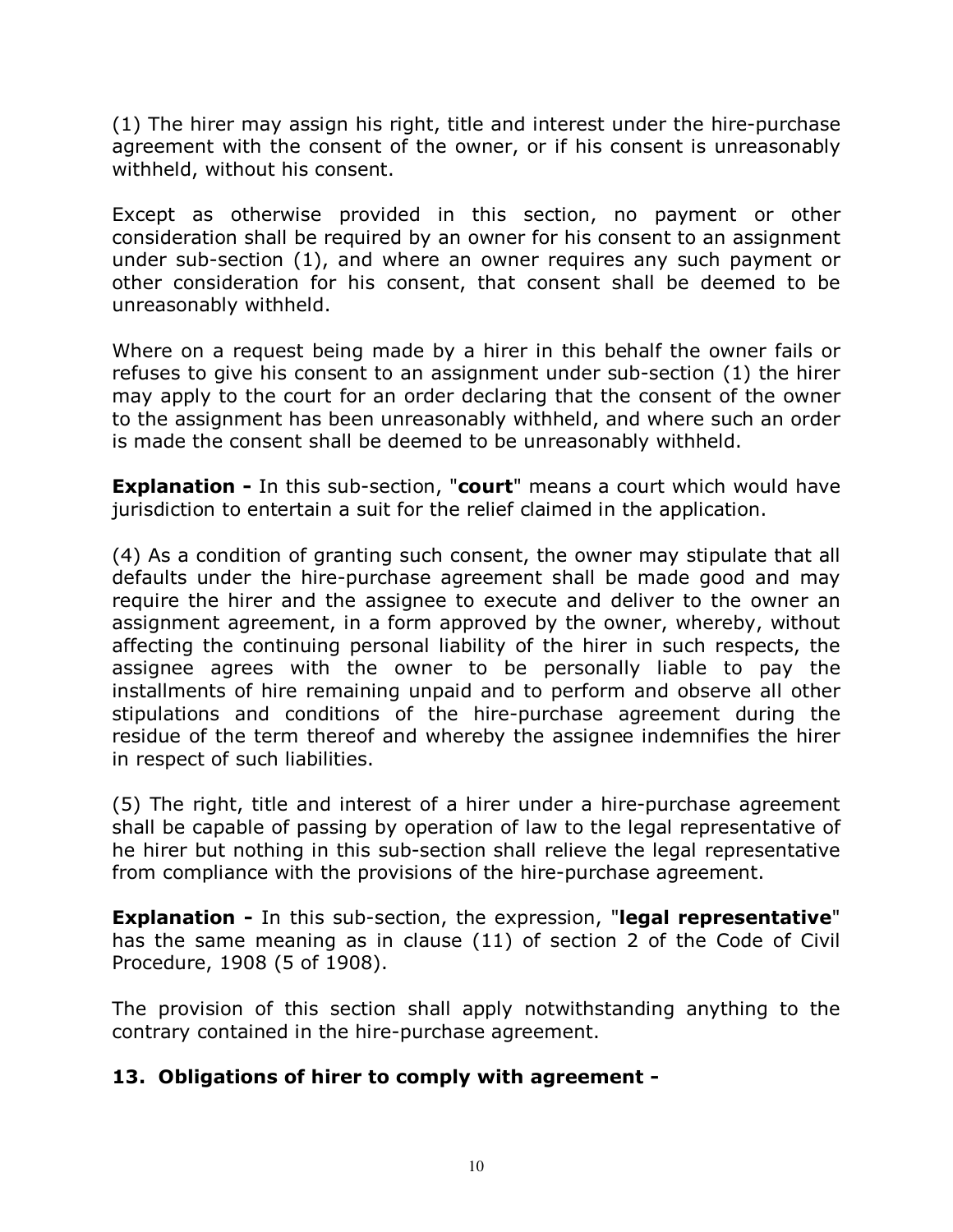Subject to the provisions of this Act, a hirer shall be bound - to pay the hirer in accordance with the agreement, and otherwise to comply with the terms of the agreement.

# 14. Obligation of hirer in respect of care to be taken of goods -

(1) A hirer in the absence of a contract to the contrary - shall be bound to take as much care of the goods to which the hire-purchase agreement relates as a man of ordinary prudence would, under similar circumstances, take of his own goods of the same bulk, quality and value shall not be responsible for the loss, destruction or deterioration of the goods, if he has taken the amount of care thereof described in clause (a).

(2) The hirer shall be liable to make compensation to the owner for any damage caused by failure to take care of the goods in accordance with the provisions of sub-section (1).

# 15. Obligation of hirer in respect of use of goods -

If the hirer makes any use of the goods to which the hire-purchase agreement relates which is not according to the conditions of the agreement, the hirer shall be liable to make compensation to the owner for any damage arising to the goods from or during such use.

# 16. Obligation of the hirer to give information as to whereabouts of goods -

(1) Where by virtue of a hire-purchase agreement a hirer is under a duty to keep in his possession or control the goods to which the agreement relates, the hirer shall, on receipt of a request in writing from the owner, inform the owner where the goods are at the time of a request in writing from the owner, inform the owner where the goods are at the time when the information is given or, if it is sent by post, at the time of posting.

If the hirer fails without reasonable cause to give said information within fourteen days of the receipt of the notice, he shall be punishable with fine which may extend to two hundred rupees.

# 17. Rights of hirer in case of seizure of goods by owner -

(1) Where the owner seizes under clause (c) of section 19 the goods let under a hire-purchase agreement, the hirer may recover from the owner the amount, if any, by which the hirer-purchase price falls short of the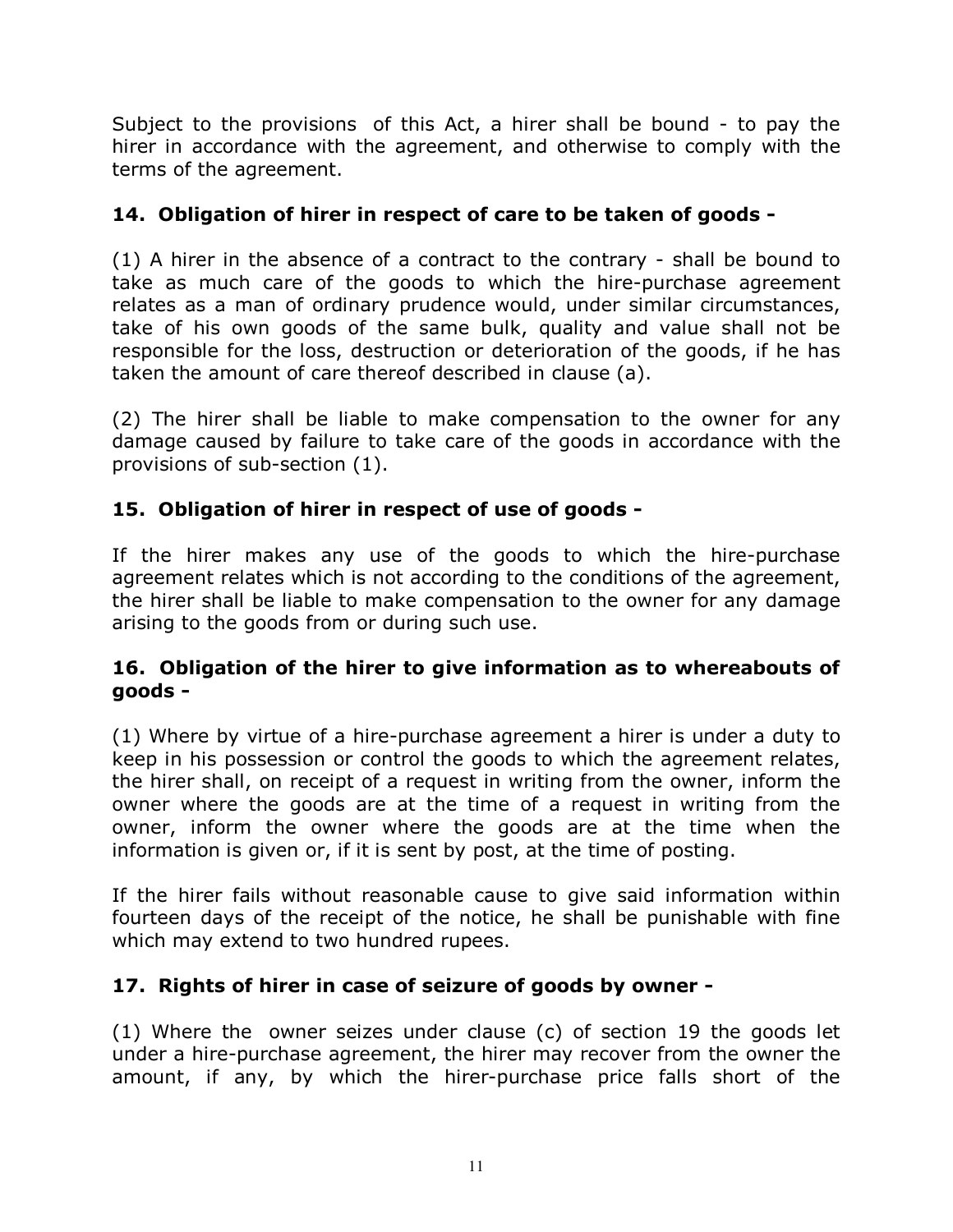aggregate of the following amount, namely: - the amounts paid in respect of the hire-purchase price up to the date of seizure.

The value of the goods on the date of seizure.

For purposes of this section, the value of any goods on the date of seizure is the best price that can be reasonably contained for the goods by the owner on that date less the aggregate of the following amounts, namely: - The reasonable expenses incurred by the owner for seizing the goods, any amount reasonably expended by the owner on the storage, repairs or maintenance of the goods.

(whether or not the goods have subsequently been sold or otherwise disposed of by the owner) the reasonable expenses of selling or otherwise disposing of the goods, and the amounts spent by the owner for payment of arrears of taxes and other dues which are payable in relation to the goods under any law for the time being in force and which the hirer was liable to pay.

If the owner fails to pay the amount due form him under the provisions of this section or any portion of such amount, to the hirer within a period of thirty days form the date of notice for the payment of the said amounts is served on him by the hirer the owner shall be liable to pay interest on such amount at the rate of twelve per cent, per annum from the date of expiry of the said period of thirty days.

Where the owner has sold the goods seized by him the onus of proving that the price obtaining by him for the goods was the best price that could be reasonably obtained by him on the date of seizure shall lie upon him.

# Chapter V - Rights and Obligations of the Owner

#### 18. Rights of owner to terminate hire-purchase agreement for default in payment of hire or unauthorised act or breach of express conditions -

(1) Where a hirer makes more than one default in the payment of hire as provided in the hire-purchase agreement then, subject to the provisions of section 21 and after giving the hirer notice in writing of not less than - one week, in a case where the hire is payable at weekly or lesser intervals, and two weeks, in any other case, the owner shall be entitled to terminate the agreement by giving the hirer notice of termination in writing.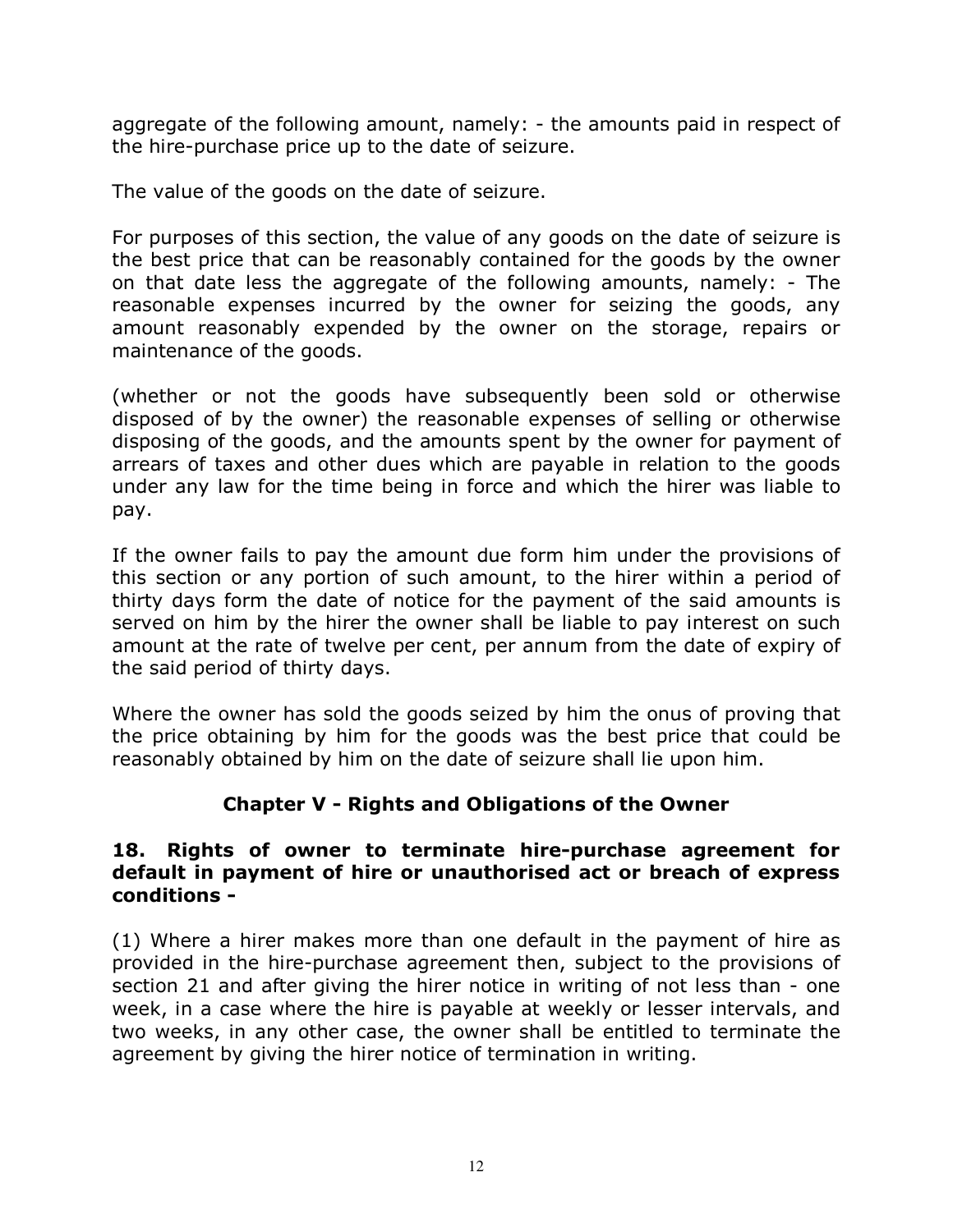Provided that if the hirer pays or tenders to the owner the hire in arrears together with such interest thereon as may be payable under the terms of the agreement before the expiry of the said period of one week or, as the case may be, two weeks, the owner shall not be entitled to terminate the agreement.

The owner shall subject to the provisions of sections 22, be entitled to terminate the agreement by giving the hirer notice of termination in writing.

### 19. Rights of owner of termination -

Where a hire-purchase agreement is terminated under this Act, then the owner shall be entitled to.- to retain the hire which has already been paid and to recover the arrears of hire due.

Provided that when such goods are seized by the owner, the retention of hire and recovery of the arrears of hire due shall be subject to the provisions of section 17.

Subject to the conditions specified in clauses (a) and (b) of sub-section (2) of section 10, to forfeit the initial deposit, if so provided in the agreements. Subject to the provisions of section 17 and section 20 and subject to any contract the contrary, to enter the premises of the hirer and seize the goods.

Subject to the provisions of section 21 and section 22, to recover possession of the goods by application under section 20 or by suit.

Without prejudice to the provisions of sub-section (2) of section 14 and of section 15, to damages for non-delivery of the goods, from the date on which termination is effective, to the date on which the goods are delivered to or seized by the owner.

### 20. Restriction on owner's right to recover possession of goods otherwise than through court -

(1) Where goods have been let under a hire-purchase agreement and the statutory proportion of the hire-purchase price has been paid, whether in pursuance of the judgement of court or otherwise, or tendered by or on behalf of the hirer or any surety, the owner shall not enforce any right to recover possession of the goods from the hirer otherwise than in accordance with sub-section (3) or by suit.

Explanation - In this section, "statutory proportion" means - one-half, where the hire-purchase price is less than fifteen thousand rupees and,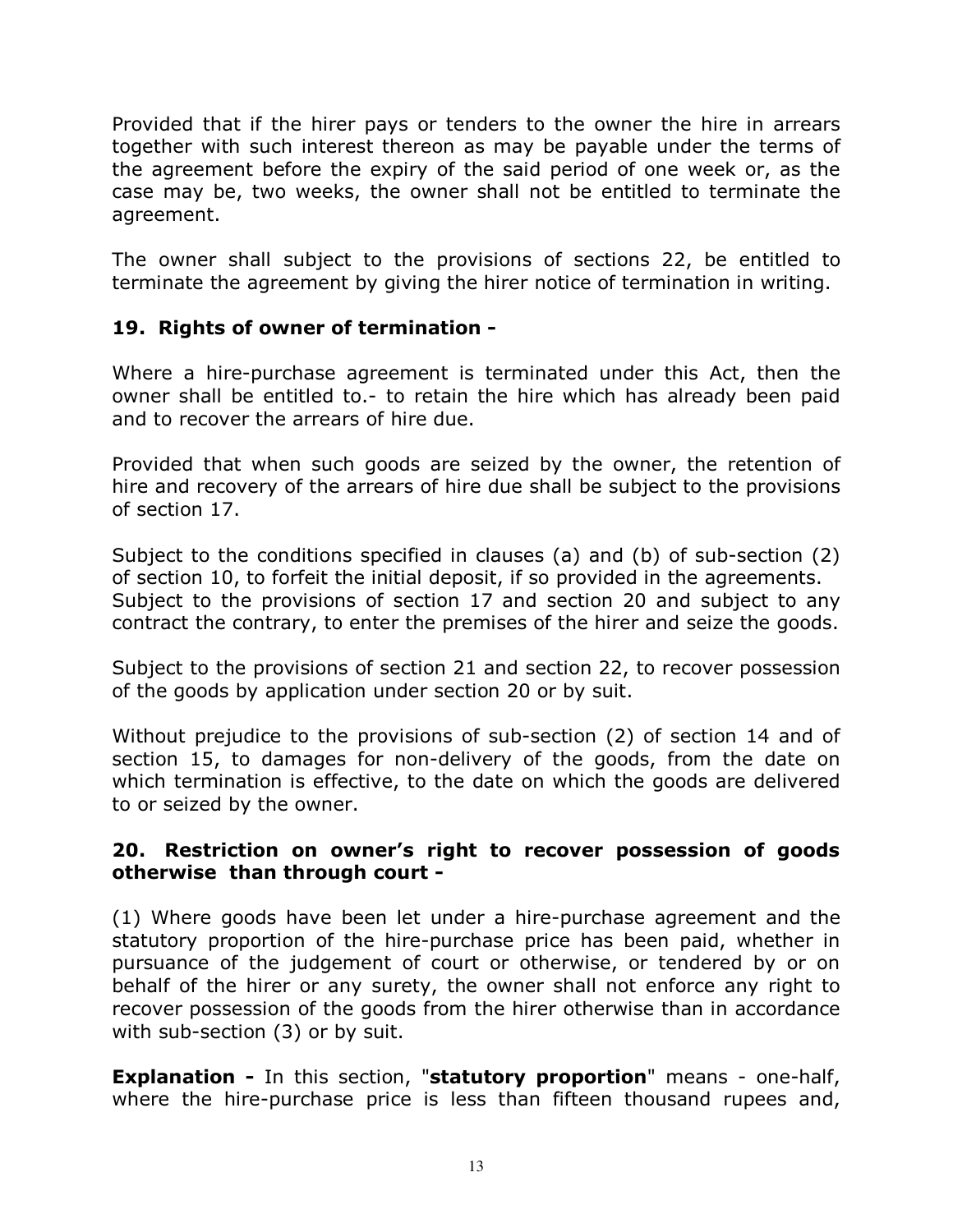three-fourths, where the hire-purchase price is not less than fifteen thousand rupees.

Provided that in the case of motor vehicles as defined in the Motor Vehicles Act, 1939 (4 of 1930), ":statutory proportion" shall mean - one-half where the hire-purchase price is less than five thousand rupees.

Three-fourths, where the hire-purchase price is not less than five thousand rupees but less than fifteen thousand rupees.

Three-fourths or such higher proportion not exceeding nine-tenths as the Central Government may, by notification in the Official Gazette, specify, where the hire-purchase price is not less than fifteen thousand rupees.

If the owner recovers possession of goods in contravention of the provisions of sub-section (1), the hire-purchase agreement, if not previously terminated, shall terminate, and - the hirer shall be released from all liability under the agreement and shall be entitled to recover from the owner all sums paid by the hirer under the agreement or under any security given by him in respect thereof, and

The surety shall be entitled to recover from the owner all sums paid by him under the contract of guarantee or under any security given by him in respect thereof.

Where, by virtue of the provisions of sub-section (1), the owner is precluded from enforcing a right to recover possession of goods, he may make an application for recovery of possession of the goods to any court having jurisdiction to entertain a suit for the same relief.

The provisions of this section shall not apply in any case in which the hirer has terminated the agreement by virtue of any right vested in him.

# 21. Relief against termination for non-payment of hire –

Where the owner, after he has terminated the hire-purchase agreement in accordance with the provisions of sub-section (1) of section 18, institutes a suit or makes an application against the hirer for the recovery of the goods, and at the hearing of the suit or application, the hirer pays or tenders to the owner the hire in arrears, together with such interest thereon as may be payable under the terms of the agreement and the costs of the suit or application incurred by the owner and complies with such other conditions, if any, as the court may think fit to impose, the court may, in lieu of making a decree or order for specific delivery, pass an order relieving the hirer against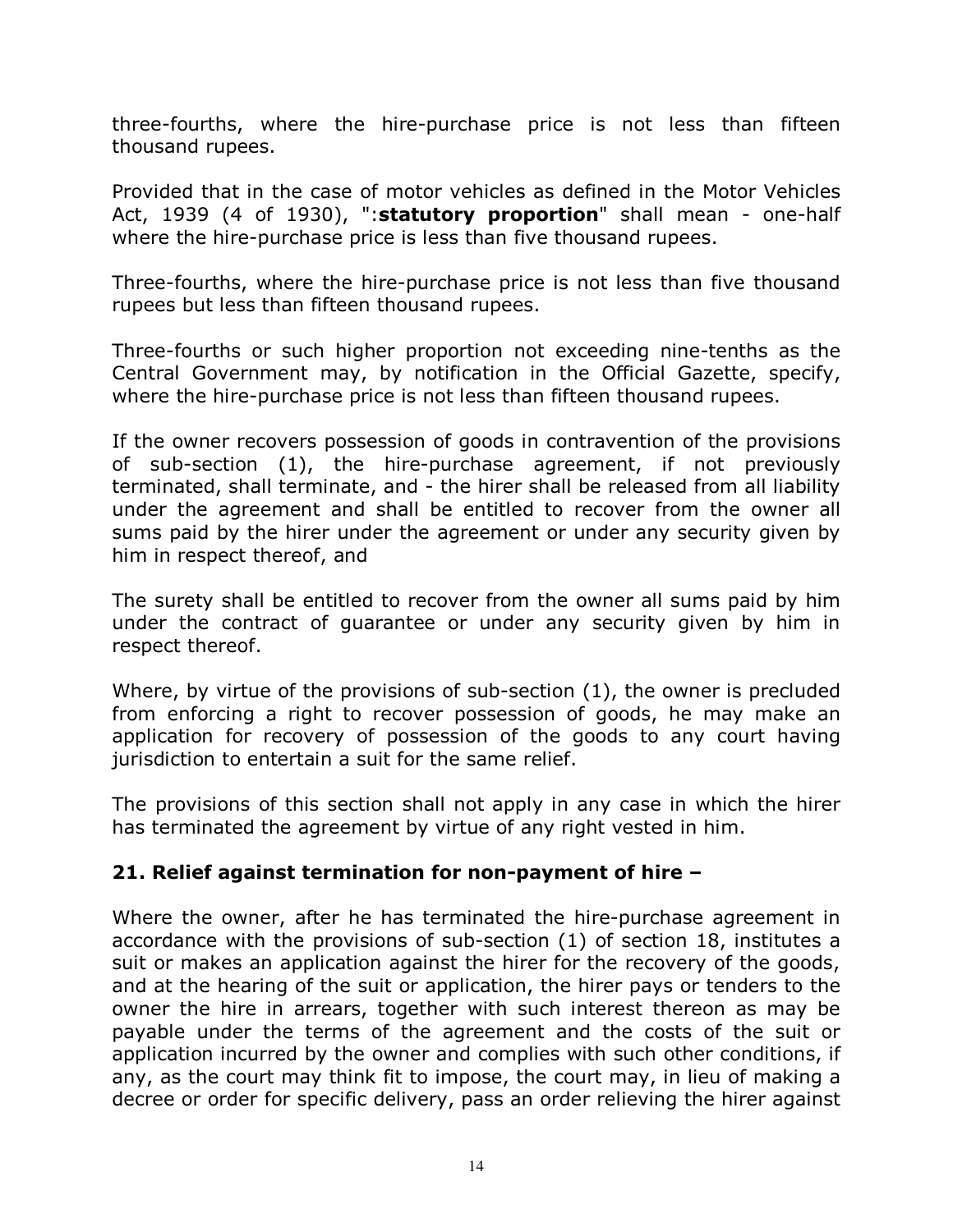the termination, and thereupon the hirer shall continue in possession of the goods as if the agreement has not been terminated.

# 22. Relief against termination for unauthorised act or breach of express condition -

Where a hire-purchase of clause (a) pr clause (b) of sub-section (2) of section 18, no suit or application by the owner against the hirer for the recovery of the goods shall lie unless and until the owner has served on the hirer a notice in writing.-specifying the particular breach or act complained of, and

If the breach or act is capable of remedy, requiring the hirer to remedy it, and the hirer fails, within a period of thirty days from the date of the service of the notice, to remedy the breach or act if it is capable of remedy.

# 23. Obligation of owner to supply copies and information -

(1) It shall be the duty of the owner to supply, free of cost, a true copy of the hire-purchase agreement, signed by owner.-

To the hirer, immediately after execution of the agreement, and where there is a contact of guarantee to the surety, on demand made at any time before the final payment has been made under the agreement.

it shall also be the duty of the owner, at any time before the final payment has been made under the hire-purchase agreement, to supply to the hirer, within fourteen days after the owner receives a request in writing from the hirer in this behalf and the hirer tenders to the owner the sum of one rupees of expenses, statement signed by the owner or his agent showing.- the amount paid by or on behalf of the hirer, the amount which has become due under the agreement but remains unpaid, and the date upon which each unpaid instalment became due and the amount of each such instalment, and the amount which is to become payable under the agreement, and the date or the mode of determining the date upon which each future instalment is to become payable, and the amount of each such instalment.

Where there is failure without reasonable cause to carry out the duties imposed by sub-section (1), or sub-section (2), then , while the default continues,- The owner shall not be entitled to enforce the agreement against the hirer or to enforce any contract of guarantee relating to the agreement, or to enforce any right to recover the goods from the hirer, and no security given by the hirer in respect of money payable under the agreement or given by a surety in respect of money payable under such a contract of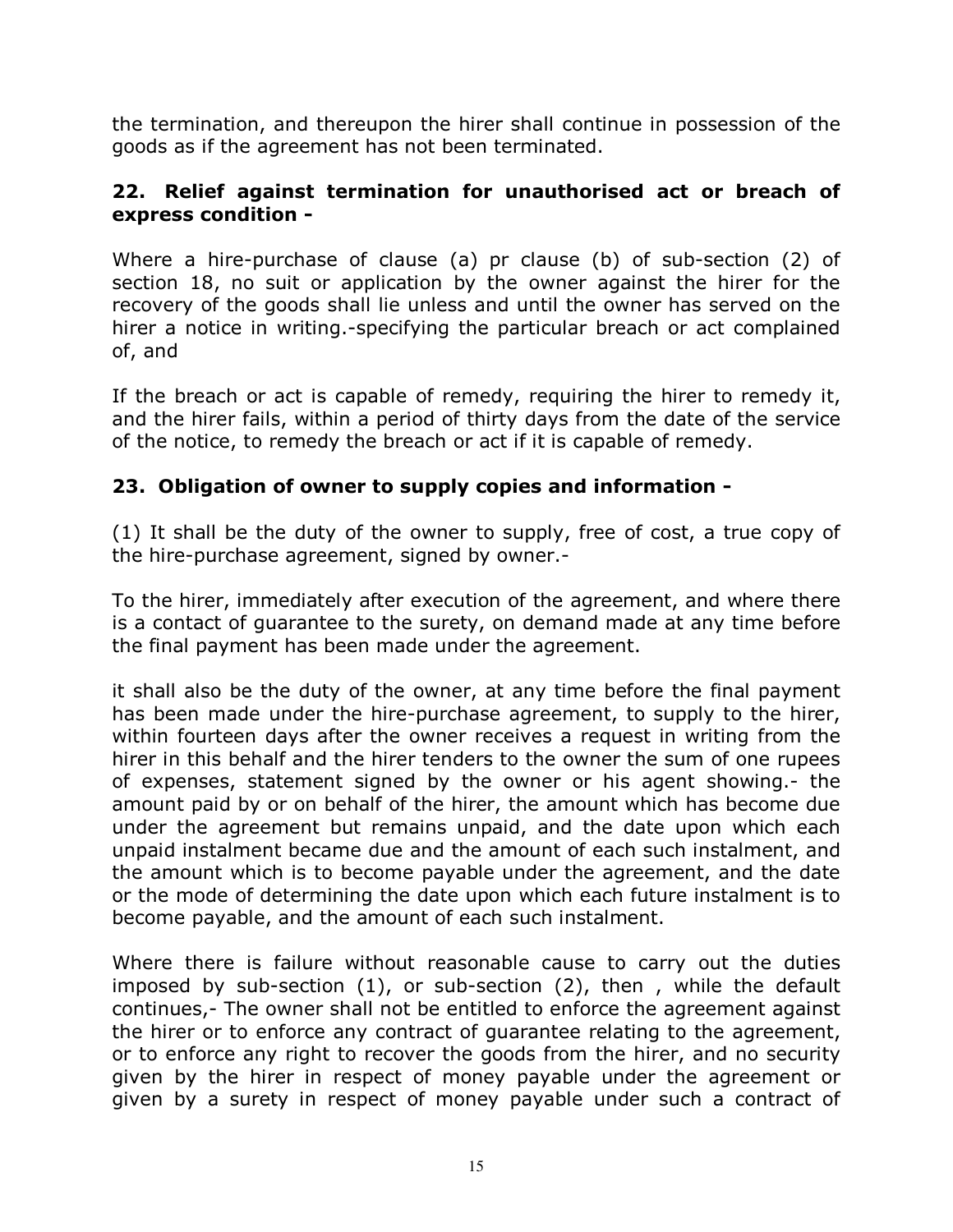guarantee as aforesaid shall be enforceable against the hirer or the surety by the holder thereof.

And, if the default continues for a period of two months, the owner shall be punishable with fine which may extend to two hundred rupees.

Nothing in sub-section (3) shall be construed as affecting the right of a third party to enforce against the owner or hirer or against both the owner and the hirer any charge or encumbrance to which the goods covered by the hire-purchase agreement are subject.

# Chapter VI - Miscellaneous

# 24. Discharge of price otherwise than by payment of money -

Where an owner has agreed that any part of the hire-purchase price may be discharged otherwise than by the payment of money, and such discharge shall, for the purposes section10, section 11, section 17, section 20 and section 23, be deemed to be a payment of the part of the hire-purchase price.

### 25. Insolvency of hirer, etc.-

(1) Where, during the continuance of the hire-purchase agreement, the hirer is adjudged insolvent under any law with respect to insolvency for the time being in force, the Official Receiver or where the hirer is a company, then in the event of the company being wound up, the liquidator, shall have in respect of the goods which are in the possession of the hirer under the agreement, the same rights and obligations as the hirer had in relation thereof.

The Official Receiver or the liquidator, as the case may be, may, with the permission of the Insolvency Court or which the winding up proceedings are pending, assign the rights of the hirer under the agreement, to any other person, and the assignee shall have the rights and be subject to all the obligations of the hirer under the agreement.

Explanation - In this section, "Official Receiver" means an Official Receiver appointed under the Provincial Insolvency Act, 1920 (5 of 1920), and includes any person holding a similar office under any other law with respect to insolvency for the time being in force.

#### 26. Successive hire-purchase agreements between same parties –

Where goods have been let under a hire-purchase agreement, and at any time thereafter the owner makes a subsequent hire-purchase agreement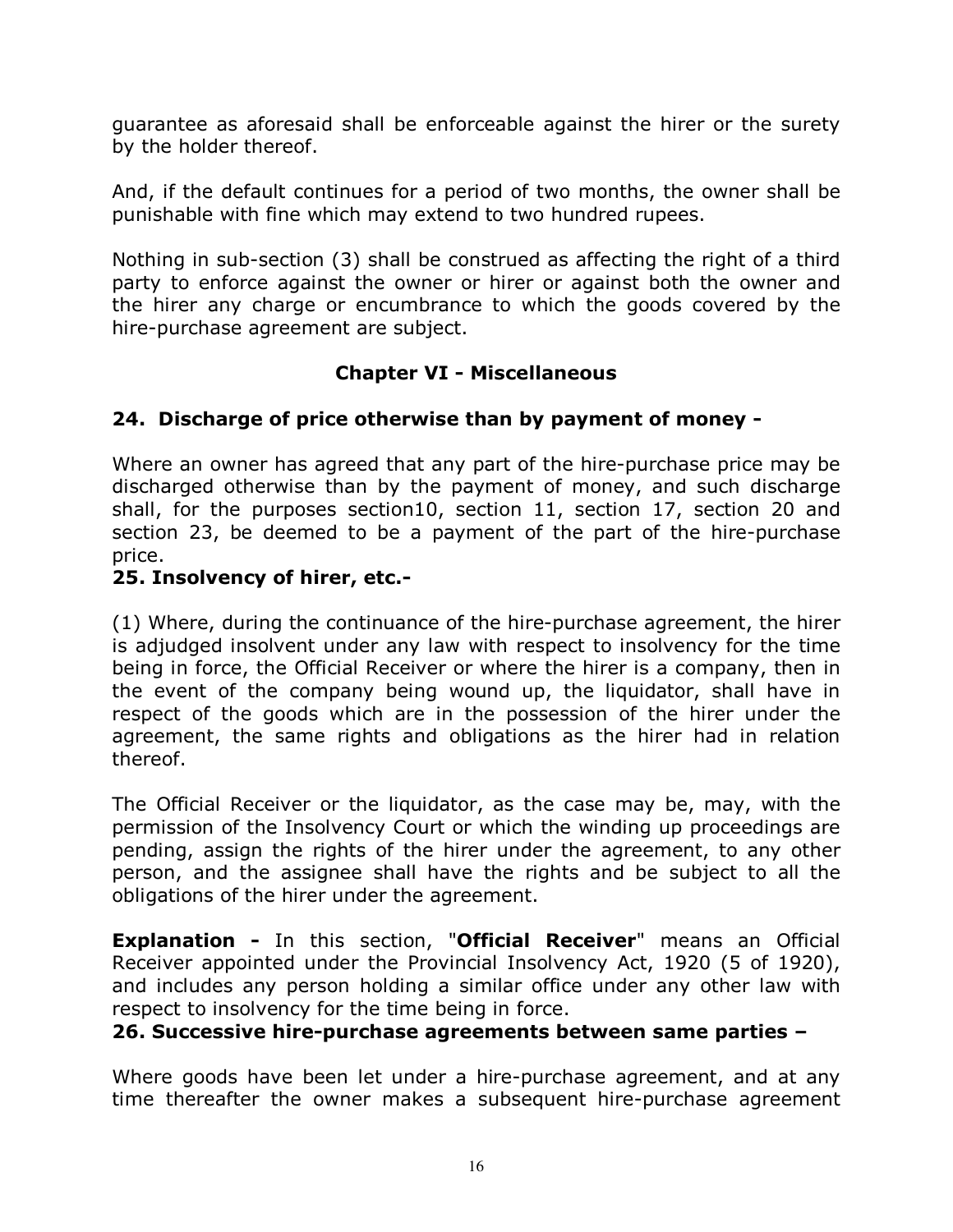with the hirer, whether relating exclusively to other goods or to other goods together with the goods to which the first agreement relates, any such subsequent hire-purchase agreement shall not have effect is so far as it affects prejudicially any right which the hirer would have had by virtue of section 20 under the first agreement, if such subsequent hire-purchase agreement had not been made.

# 27. Evidence of adverse detention is suit or application to recover possession of goods –

(1) Where, in a suit or application by an owner of goods which have been let under a hire-purchase agreement, to enforce a right to recover possession of the goods from the hirer, the owner proves that, before the commencement of the suit or application and after the right to recover possession of the goods accrued, the owner made a request in writing to the hirer to surrender the goods, the hirer's possession of the goods shall, for the purpose of the owner's claim to recover possession thereof, be deemed to be adverse to the owner.

Nothing in this section shall affect a claim for damages for conversion.

### 28. Hirer's refusal to surrender goods not to be conversion in certain cases -

If, during the subsistence of any restriction to which the enforcement by an owner of a right to recover possession of goods from a hirer is subject by virtue of this Act, the hirer refuses to give up possession of the goods to the owner, the hirer shall not, by reason only of such refusal, be liable to the owner for conversion of goods.

# 29. Service of notice -

Any notice required or authorised to be served on or given to an owner or a hirer under this Act may be so served or given- by delivering it to him personally or by sending it by post to him to his last known place of residence or business

# 30. Power to exempt from provisions of sections, 6,9,10,12 and 17 in certain cases -

Where the Central Government is satisfied that having regard to the short supply of any goods or class of goods, or the use of intended use of any goods or class of goods and the person by whom such goods or class of goods are used or are intended to be used, or the restrictions imposed upon